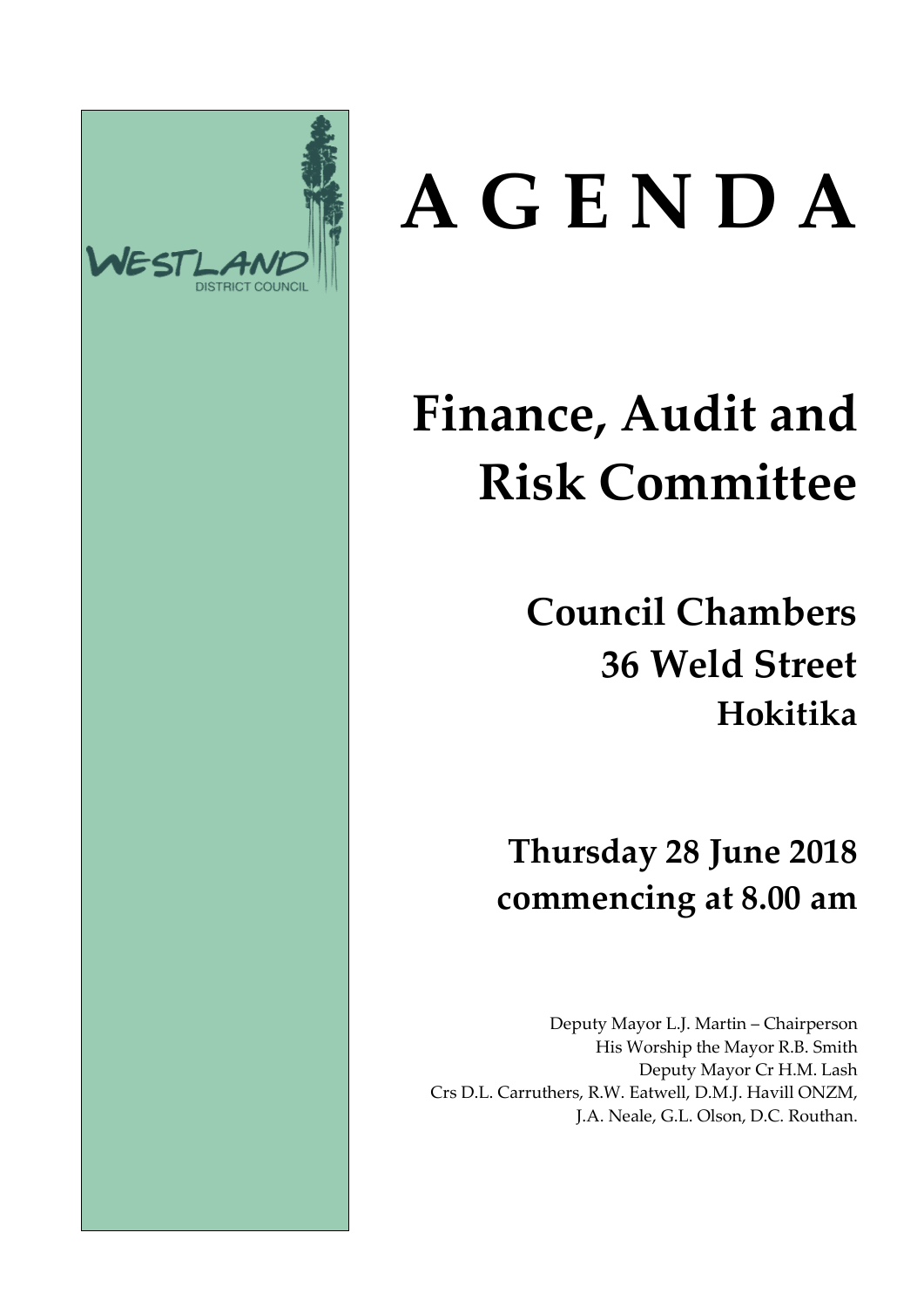

## **FINANCE, AUDIT AND RISK COMMITTEE**

**AGENDA FOR A MEETING OF THE FINANCE, AUDIT AND RISK COMMITTEE, TO BE HELD IN THE COUNCIL CHAMBERS, 36 WELD STREET, HOKITIKA ON THURSDAY 28 JUNE 2018 COMMENCING AT 8.00 AM**

#### **COUNCIL VISION**

We work with the people of Westland to grow and protect our Communities, our Economy and our unique natural environment.

#### **Purpose:**

The Council is required to give effect to the purpose of local government as prescribed by section 10 of the Local Government Act 2002. That purpose is:

- (a) To enable democratic local decision-making and action, by and on behalf of, communities; and
- (b) To meet the current and future needs of communities for good-quality local infrastructure, local public services, and performance of regulatory functions in a way that is most cost-effective for households and businesses.

#### **1. MEMBERS PRESENT, APOLOGIES AND INTEREST REGISTER:**

- **1.1 Apologies & Leave of Absence**
- **1.2 Interest Register**

#### **2. CONFIRMATION OF MINUTES:**

**2.1 Finance, Audit and Risk Committee Meeting Minutes – 24 May 2018**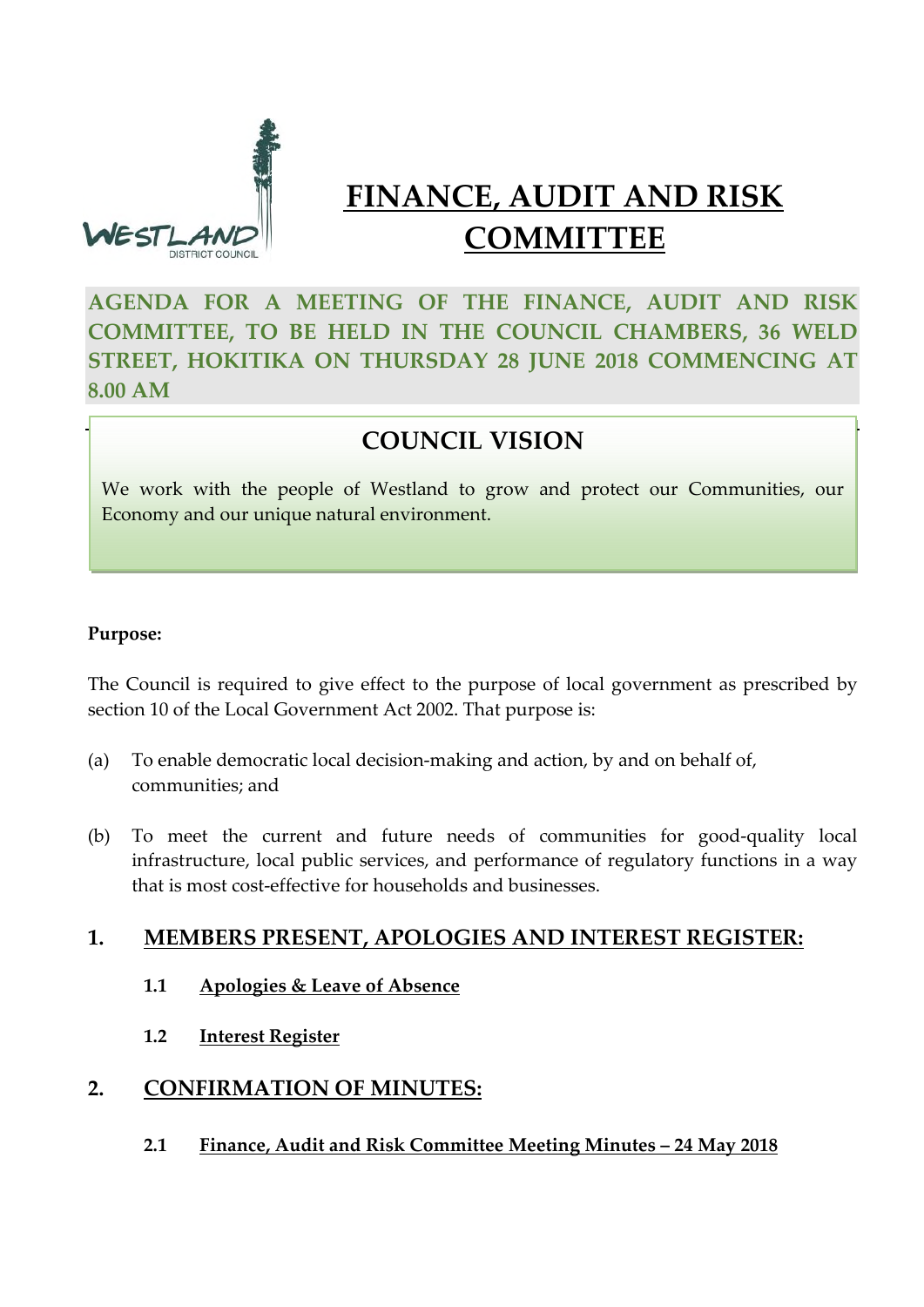#### **3. REPORTS FOR INFORMATION:**

**3.1 Financial Performance - May 2018**

#### **4. ITEMS FOR DISCUSSION:**

- **4.1 Health and Safety Verbal Update**
- **4.2 Audit Management Report Verbal Update**
- **4.3 Finance, Audit and Risk Committee Rolling Workplan**

#### **5. MATTERS TO BE CONSIDERED IN THE 'PUBLIC EXCLUDED SECTION'**

Resolutions to exclude the public: Section 48, Local Government Official Information and Meetings Act 1987.

Council is required to move that the public be excluded from the following parts of the proceedings of this meeting, namely:

#### **5.1 Confidential Minutes – 24 May 2018**

#### **5.2 Risk Register**

The general subject of the matters to be considered while the public are excluded, the reason for passing this resolution in relation to each matter and the specific grounds under Section 48(1) of the Local Government Official Information and Meetings Act 1987 for the passing of the resolution are as follows:

| Item<br>No. | Minutes/<br><b>Report of</b>              | each<br>considered               | General subject of Reason for passing<br>relation to each matter this resolution | <b>Ground(s)</b> under Section<br>matter to be this resolution in 48(1) for the passing of |
|-------------|-------------------------------------------|----------------------------------|----------------------------------------------------------------------------------|--------------------------------------------------------------------------------------------|
| 5.1         | Confidential<br>Minutes $-24$ May<br>2018 | Confidential Minutes             | Good<br>to<br>reasons<br>withhold exist under<br>Section 7                       | Section $48(1(a) \& (d)$                                                                   |
| 5.2         | <b>Risk Register</b>                      | Confidential<br>Risk<br>Register | Good<br>to<br>reasons<br>withhold exist under<br>Section 7                       | Section $48(1(a) \& (d)$                                                                   |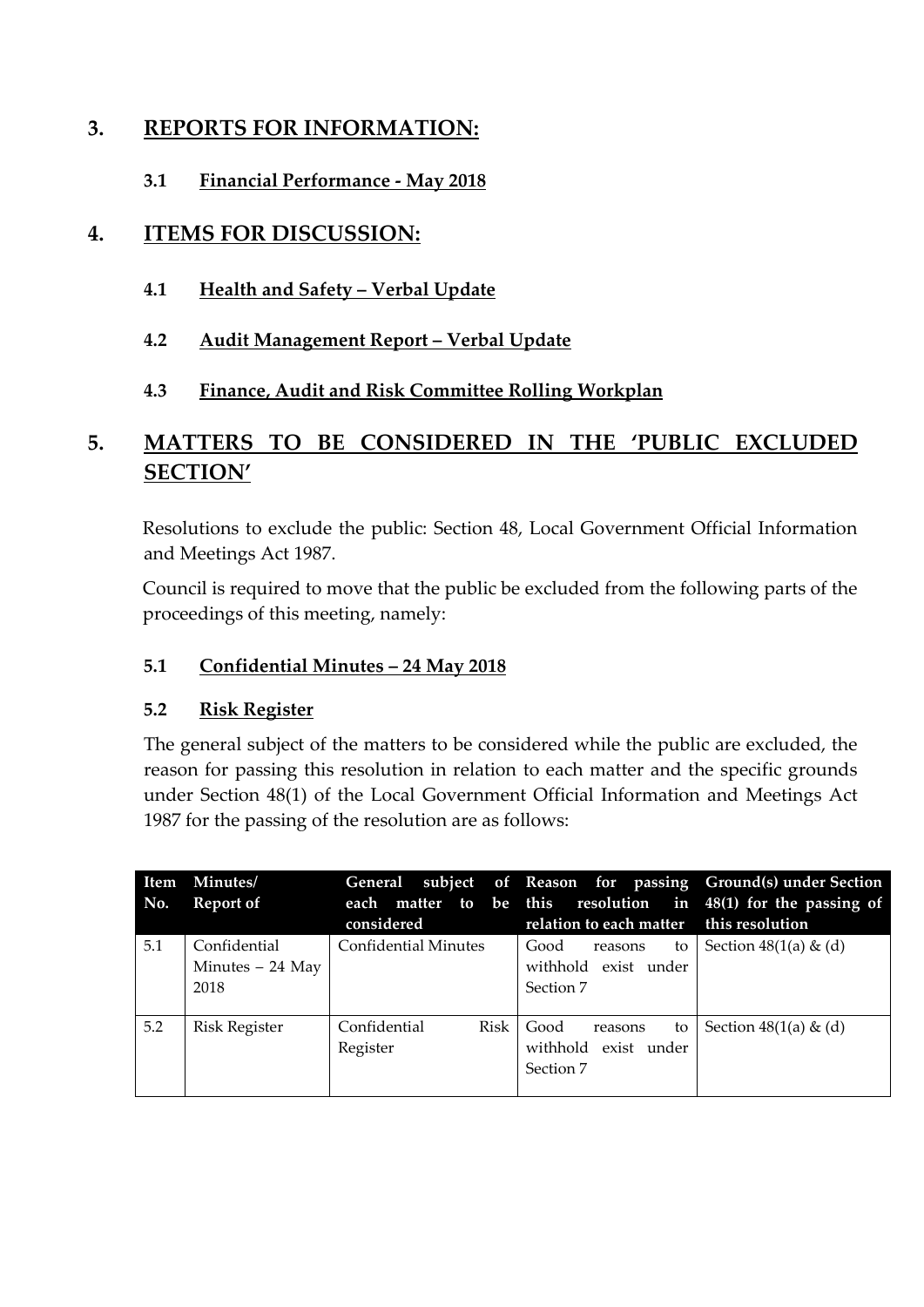

# **Finance, Audit and Risk Committee Minutes**

#### **MINUTES OF A MEETING OF THE FINANCE, AUDIT AND RISK COMMITTEE, HELD IN THE COUNCIL CHAMBERS, 36 WELD STREET, HOKITIKA ON THURSDAY 24 MAY 2018 COMMENCING AT 9.30AM**

#### **1. MEMBERS PRESENT, APOLOGIES AND INTEREST REGISTER:**

#### **1.2 Members Present**

Deputy Mayor Cr L.J. Martin (Chair) His Worship the Mayor R.B. Smith Deputy Mayor Cr H.M Lash Crs R.W. Eatwell, D.M.J. Havill (ONZM), J.A. Neale, G.L. Olson, D.L Carruthers.

#### **Apologies & Leave of Absence**

Cr D.C Routhan

Moved Deputy Mayor Lash, seconded Cr Olson and **Resolved** that the apology from Cr Routhan for the Finance Audit and Risk Committee Meeting for the 24 May 2018 be received and accepted.

#### **Staff in Attendance:**

S.R. Bastion, Chief Executive; L.A. Crichton, Group Manager: Corporate Services; E. Bencich, Acting Group Manager: District Assets; F. Scadden; Acting Group Manager: Planning, Community and Environment; V.M Watson Business Support/Committee Secretary.

#### **1.2 Interest Register**

The Chair circulated the Interest Register and no amendments were noted.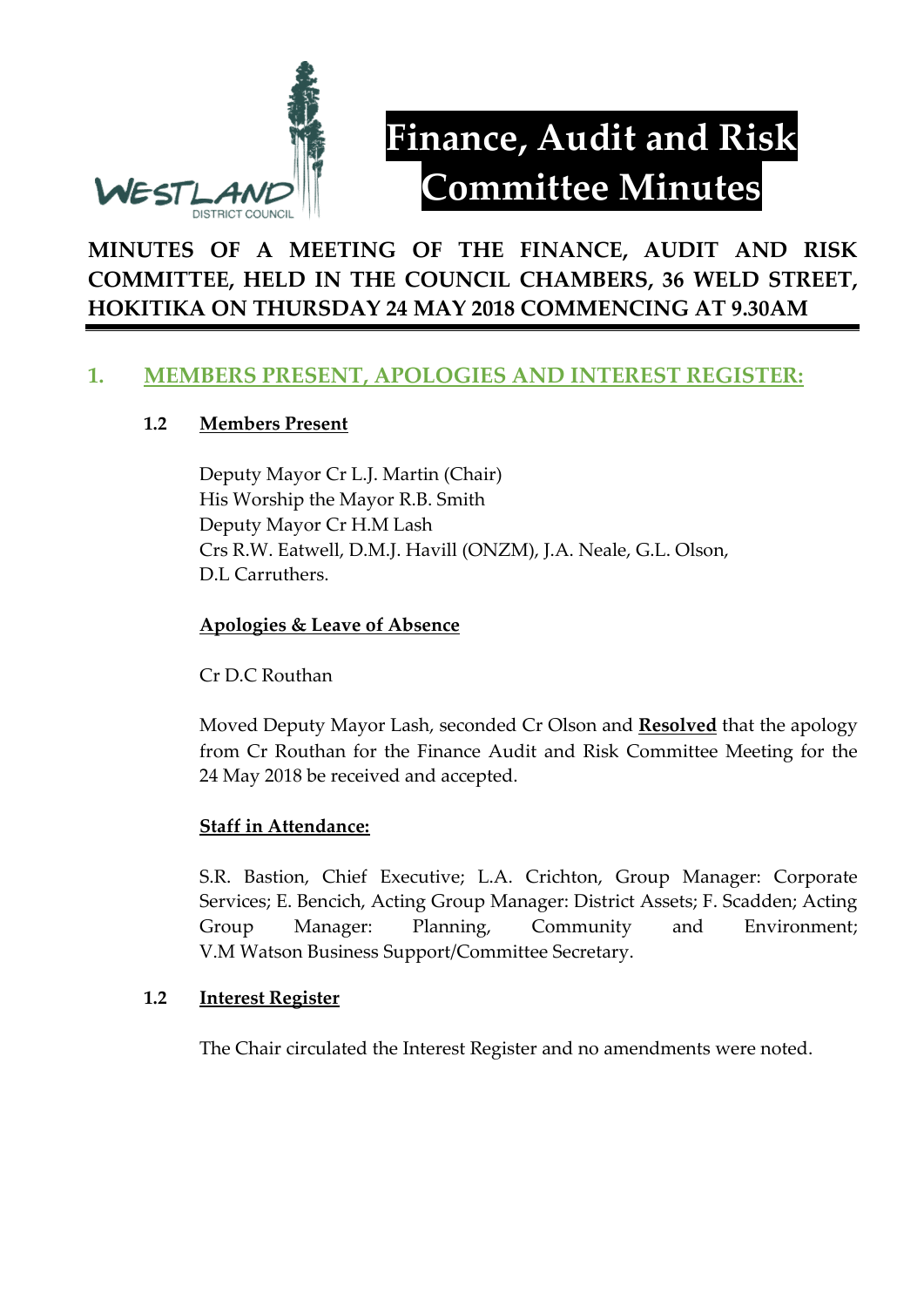#### **2. CONFIRMATION OF MINUTES:**

#### **2.1 Confirmation of Minutes – Finance, Audit and Risk Committee Meeting - 26 April 2018**

Moved Deputy Mayor Lash, seconded Cr Havill and **Resolved** that the Minutes of the Finance, Audit and Risk Committee Meeting held on the 26 April 2018 be confirmed as a true and correct record, subject to the following amendment:

#### **Page 4 – Interest Register**

Amendment – noted by Cr Neale a request for Councillors to complete the financial or non-financial pecuniary interest column.

#### **3. REPORTS FOT INFORMATION**

#### **3.1 Financial Report April 2018**

The Finance Manager spoke to this report.

The purpose of this report is to provide an indication of Council's financial performance for one month to 30 April 2018.

The report concluded by recommending that Council receive the financial performance report to 28 April 2018, attached as **Appendix 1** to the agenda.

- There is a noted variance forecast of the NZTA subsidy.
- There is high expenditure on water asset maintenance and the cost implication of water cartage costs over summer.
- Parks and Reserves carry forward project, from 2015 and 2016 the initial Laser Park project was carried out with community consultation resulting in a cost and recommendation to improve drainage and the community garden. Hokitika Lions Club have reported to Council the plan and have offered to complete this project for the allocated budget amount. Clarification is to be sought on the property and building.

Moved His Worship the Mayor, seconded Cr Havill **Resolved** that the capital budget for Laser Park to the amount of \$45,000 be made available to Hokitika Lions Club, subject to an agreement approved by the Chief Executive which protects the council with an agreed scope and agreement of outcome.

*Cr Neale recorded her vote against the motion.*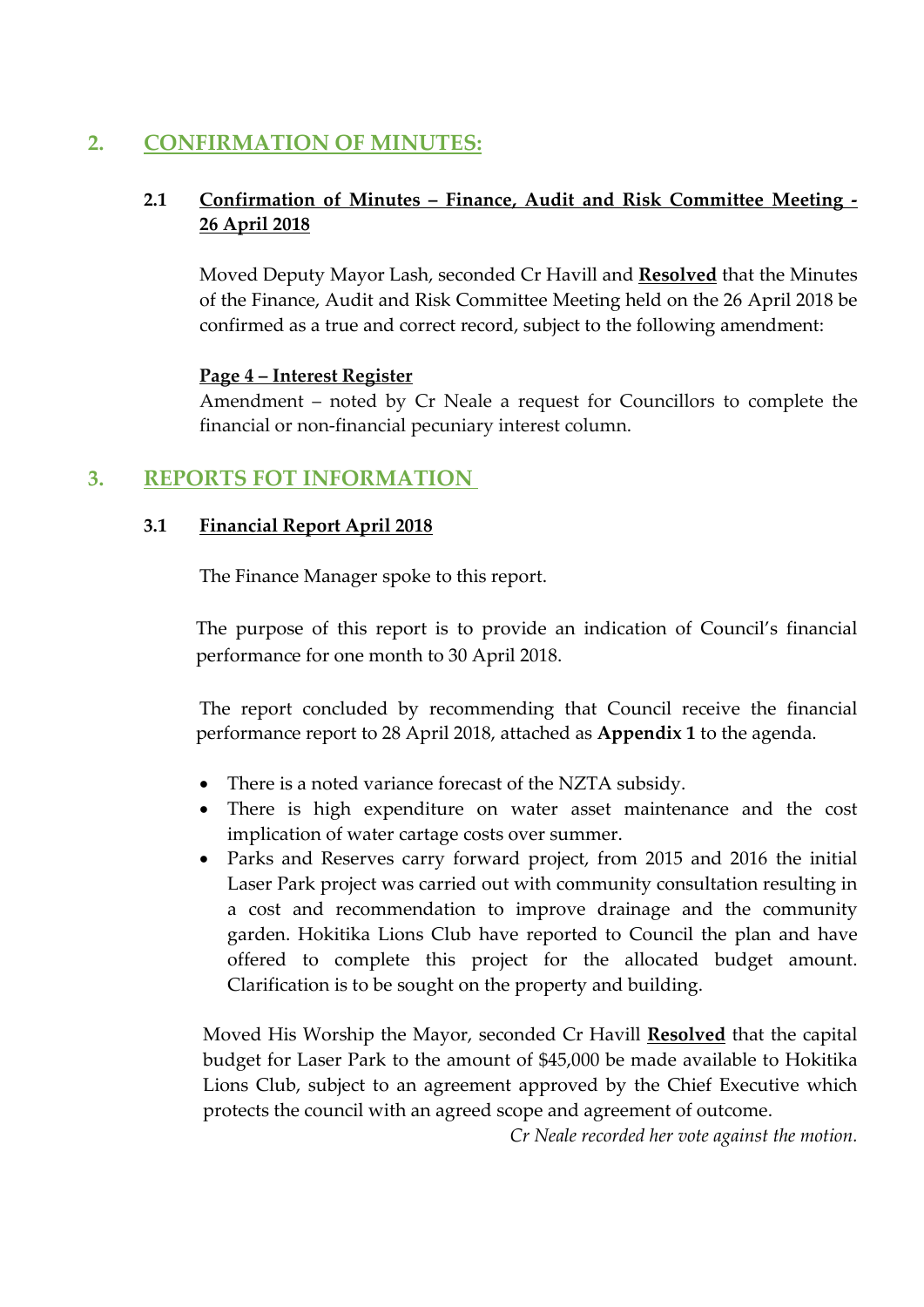Moved Deputy Mayor Lash, seconded Cr Eatwell and **Resolved** that the Financial Report for April 2018 attached as appendix 1 to the Agenda be received.

#### **4. FINANCE AUDIT AND RISK COMMITTEE ROLLING WORKPLAN**

The Group Manager: Corporate Services spoke to the May Workplan.

Audit New Zealand is currently carrying out the scheduled audit with operational systems and procedures as per the approved agreement schedule.

Moved Cr Eatwell, seconded Cr Olson and **Resolved** that the Finance Audit and Risk Rolling Workplan be received.

#### **5. MATTERS TO BE CONSIDERED IN THE 'PUBLIC EXCLUDED SECTION'**

Moved His Worship the Mayor, seconded Cr Eatwell and **Resolved** that Council confirm that the public were excluded from the meeting in accordance with Section 48, Local Government Official Information and Meetings Act 1987 at 9:55am.

Council is required to move that the public be excluded from the following parts of the proceedings of this meeting, namely:

#### **5.1 Confidential Minutes – 26 April 2018**

#### **5.2 Westroads Quarterly Consolidated Financial Summary**

The general subject of the matters to be considered while the public are excluded, the reason for passing this resolution in relation to each matter and the specific grounds under Section 48(1) of the Local Government Official Information and Meetings Act 1987 for the passing of the resolution are as follows:

| Item | Minutes/           |                                            |                         | General subject of Reason for passing this Ground(s) under Section |
|------|--------------------|--------------------------------------------|-------------------------|--------------------------------------------------------------------|
| No.  | Report of          |                                            |                         | each matter to be resolution in relation 48(1) for the passing of  |
|      |                    | considered                                 | to each matter          | this resolution                                                    |
| 5.1  | Confidential       | Confidential Minutes                       | Good<br>to l<br>reasons | Section $48(1(a) \& (d)$                                           |
|      | Minutes – 26 April | - Finance, Audit and                       | withhold exist under    |                                                                    |
|      | 2018               | <b>Risk Committee</b>                      | Section 7               |                                                                    |
|      |                    |                                            |                         |                                                                    |
| 5.2  | Westroads Limited  | Westroads Quarterly                        | Good<br>to<br>reasons   | Section $48(1(a) \& (d)$                                           |
|      |                    | Quarterly Financial   Financial Report for | withhold exist under    |                                                                    |
|      | Report             | Information                                | Section 7               |                                                                    |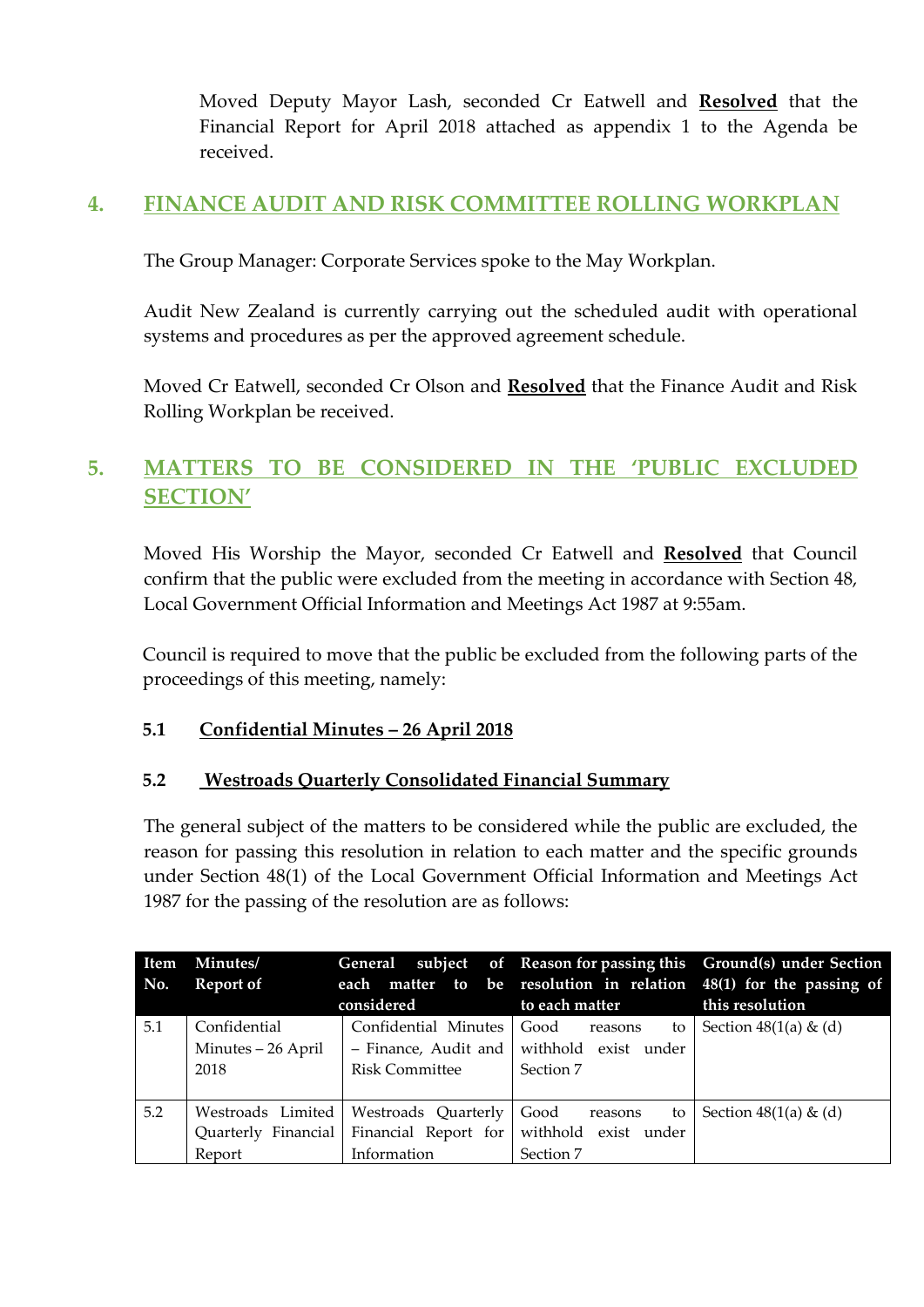This resolution is made in reliance on Section 48(1)(a) and (d) of the Local Government Official Information and Meetings Act 1987 and the particular interest or interests protected by Section 6 or 7 of that Act which would be prejudiced by the holding of the whole or relevant part of the proceedings of the meeting in public are as follows:

| No. | Item                                                                                                                                                                                                         | <b>Section</b>    |
|-----|--------------------------------------------------------------------------------------------------------------------------------------------------------------------------------------------------------------|-------------------|
| 5.1 | Protect the privacy of natural persons, including that of deceased<br>natural persons.                                                                                                                       | Section $7(2)(a)$ |
|     | Enable any local authority holding the information to carry on,<br>without prejudice or disadvantage, negotiations (including<br>commercial and industrial negotiations).                                    | Section $7(2)(i)$ |
| 5.2 | Enable any local authority holding the information to carry on, $\vert$ Section 7(2)(i)<br>without prejudice or disadvantage, negotiations<br><i>(including)</i><br>commercial and industrial negotiations). |                   |

Moved Cr Neale, seconded Cr Olson and **Resolved** that the business conducted in the "Public Excluded Section" be confirmed and accordingly the meeting went back to the open part of the meeting at 10:43am

#### **MEETING CLOSED AT 10.43 AM**

**At the conclusion of the Finance, Audit and Risk Committee a presentation was made to Olivia Anderson for representing New Zealand internationally at the under 19 Open European Korfball Championships in Netherlands 2018. The certificate recognised inspiration and commitment to Olivia's chosen sport and for being a respected role model in the Westland District.**

**\_\_\_\_\_\_\_\_\_\_\_\_\_\_\_\_\_\_\_\_\_\_\_\_\_\_\_\_\_\_\_\_ \_\_\_\_\_\_\_\_\_\_\_\_\_\_\_\_\_\_\_\_\_\_\_\_\_\_\_\_\_**

Confirmed by:

**Deputy Mayor Latham Martin Date Chair – Finance, Audit and Risk Committee**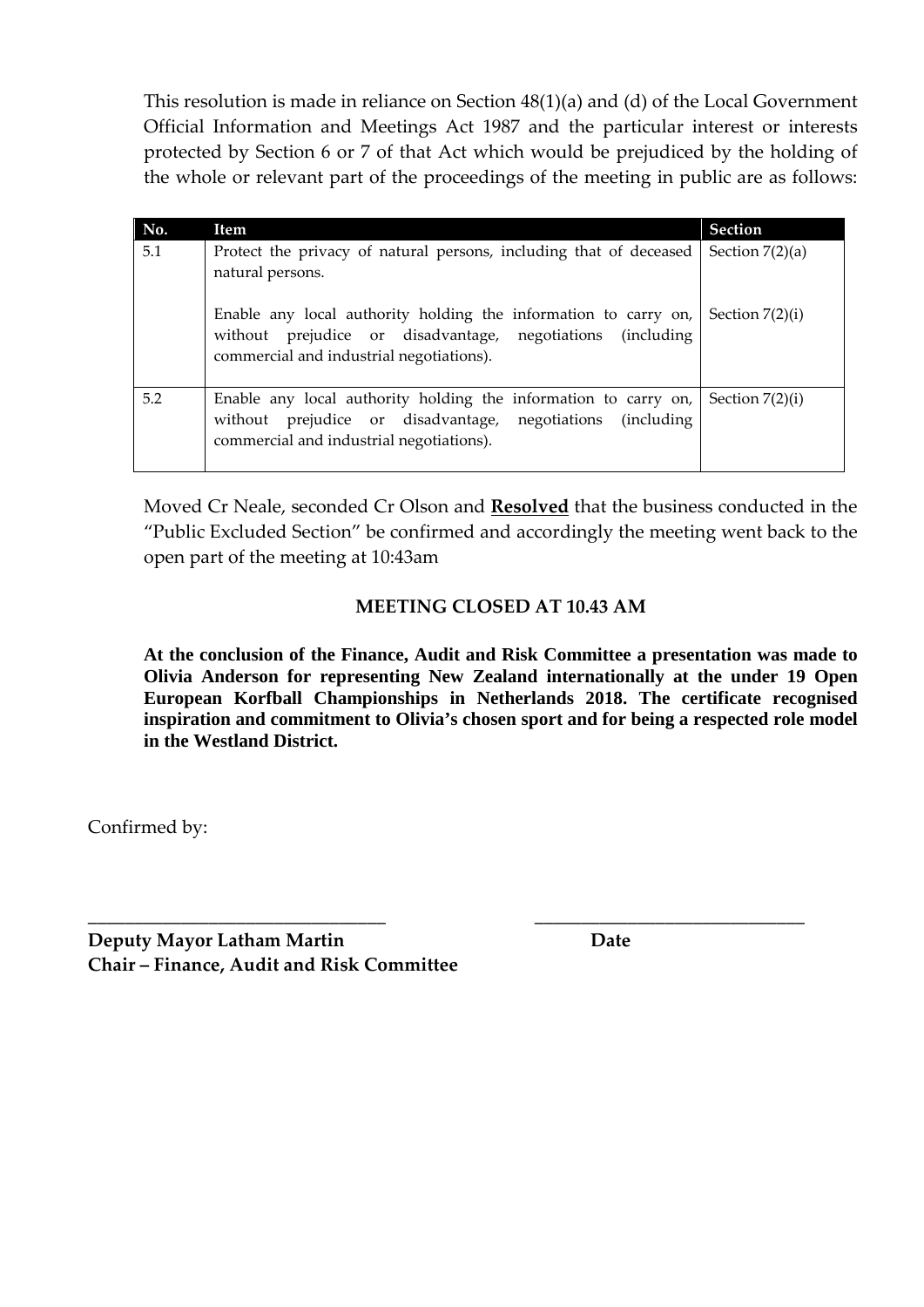

Report

**DATE:** 28 June 2018

**TO:** Mayor and Councillors

**FROM:** Finance Manager

#### **FINANCIAL PERFORMANCE: MAY 2018**

#### **1 SUMMARY**

- 1.1 The purpose of this report is to provide an indication of Council's financial performance for one month to 31 May 2018.
- 1.2 This issue arises from a requirement for sound financial governance and stewardship with regards to the financial performance and sustainability of a local authority.
- 1.3 Council seeks to meet its obligations under the Local Government Act 2002 and the achievement of the District Vision adopted by Council as part of the Long Term Plan 2015-25. These are stated on Page 2 of this agenda.
- 1.4 This report concludes by recommending that Council receive the financial performance report to 31 May 2018, attached as **Appendix 1**.

#### **2 BACKGROUND**

2.1 Council receives monthly financial reporting so that it has current knowledge of its financial performance and position against targets and objectives adopted in the Long Term Plan 2015-25.

#### **3 CURRENT SITUATION**

3.1 Council now receives a monthly financial summary report in a consistent format.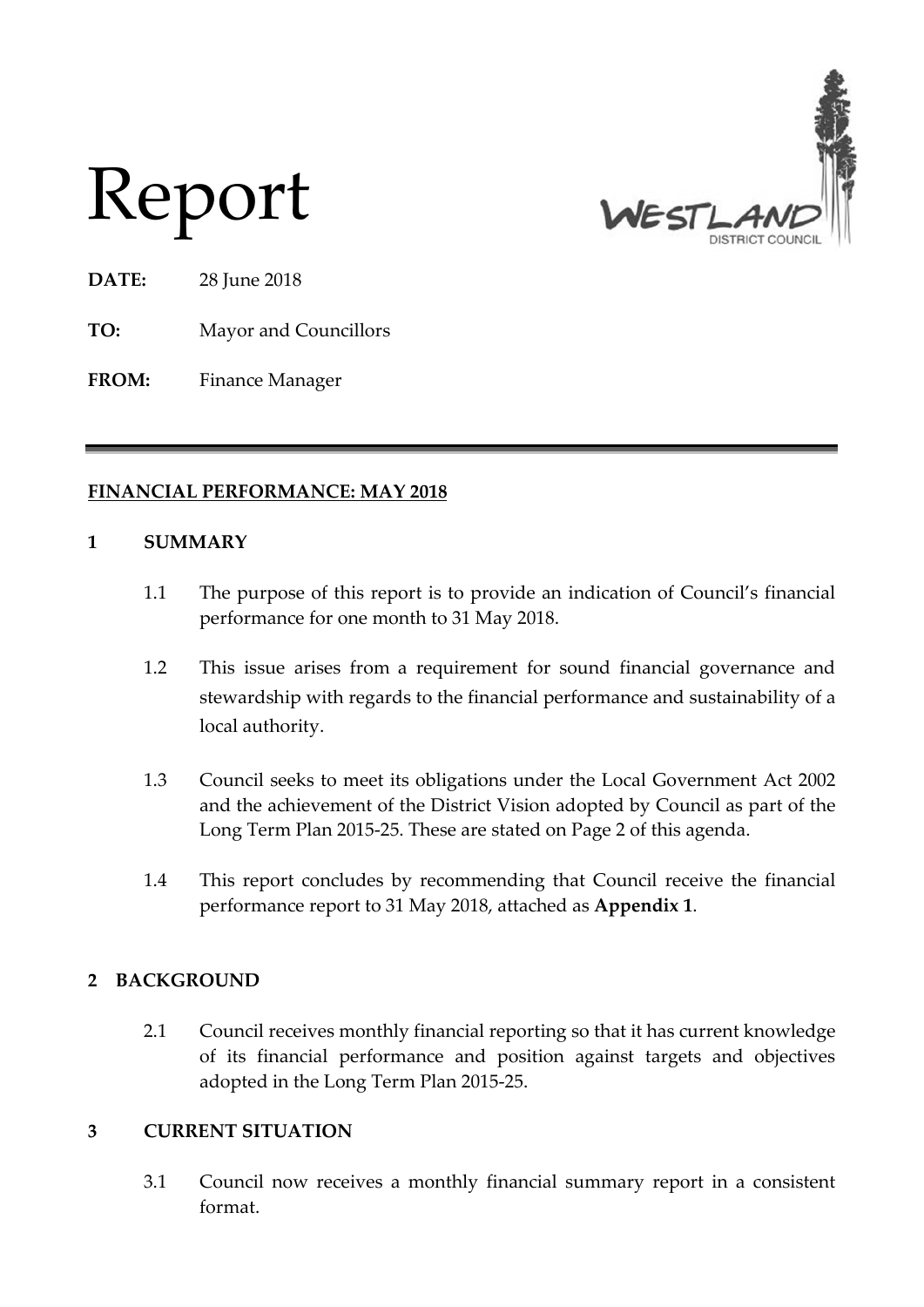3.2 The Financial Performance Report to 31 May 2018, is attached as **Appendix 1** and contains the following elements:

| 3.2.1 | Segmental graphs for net cost of services, operating revenue and |  |  |  |  |
|-------|------------------------------------------------------------------|--|--|--|--|
|       | expenditure with the addition of the actual amounts.             |  |  |  |  |

- 3.2.2 Update on Rates Debtors.
- 3.2.3 Whole of Council Cost of Service Statement.
- 3.2.4 Variance analysis
- 3.2.5 Council approved unbudgeted expenditure
- 3.2.6 Debt report including budgeted debt, forecast debt and actual debt.
- 3.2.7 Capital Expenditure 2017-18
- 3.2.8 Carryover Schedule 2017-18
- 3.2.9 Balance Sheet

#### **4 OPTIONS**

4.1 Council can decide to receive or not receive the report.

#### **5 SIGNIFICANCE AND CONSULTATION**

5.1 This report is for information only and, while feedback is invited from Council in order for staff to continuously improve the quality of information provided, no assessment of significance or consultation and no options analysis is required.

#### **6 RECOMMENDATION**

A) **THAT** Council receives the Financial Performance Report to 31 May 2018

#### **Lavinia Hamilton Finance Manager**

**Appendix 1:** Financial Performance May 2018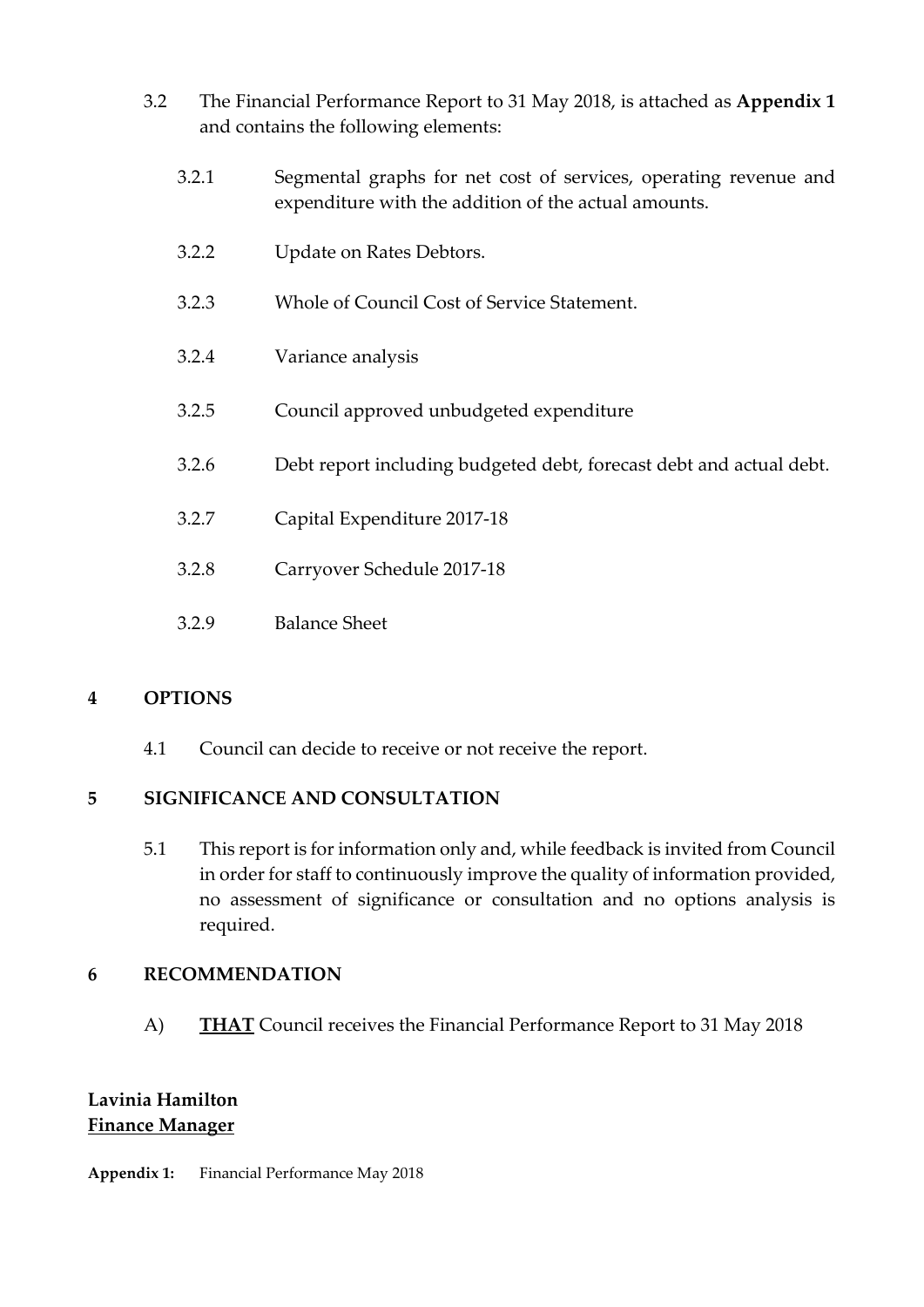### **Appendix 1**



# Financial Performance May 2018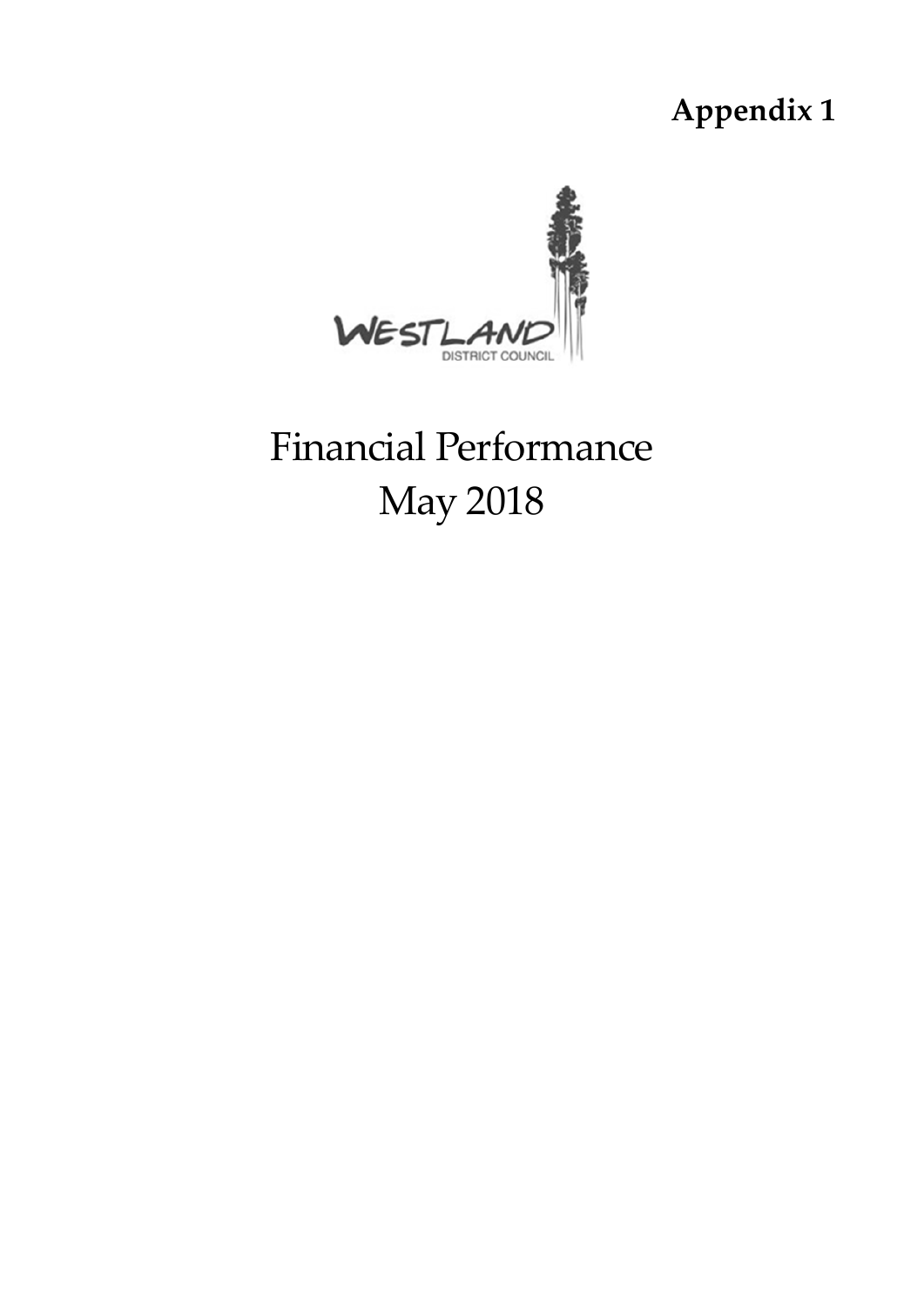

| Columnn1           | User fees &<br><b>Charges</b> | Grants &<br><b>Subsidies</b> | <b>Other Income</b> |
|--------------------|-------------------------------|------------------------------|---------------------|
| <b>Actual YTD</b>  | 1,892,759                     | 3,743,380                    | 738,651             |
| <b>Budget YTD</b>  | 2,256,917                     | 4,452,315                    | 889,990             |
| Variance           | (364, 159)                    | (708, 935)                   | (151, 339)          |
| <b>FY Forecast</b> | 1,902,557                     | 4,166,303                    | 1,337,439           |
| <b>FY Budget</b>   | 2,418,583                     | 4,746,309                    | 1,238,334           |

| <b>Columnil</b>    | Personnel | <b>Administration</b> | <b>Operating</b> | Grants &<br>donations |
|--------------------|-----------|-----------------------|------------------|-----------------------|
| <b>Actual YTD</b>  | 3,307,541 | 594,131               | 9,547,373        | 567,707               |
| <b>Budget YTD</b>  | 3,693,546 | 593,009               | 8,649,292        | 513,674               |
| Variance           | (386,005) | 1,122                 | 898,081          | 54,033                |
| <b>FY Forecast</b> | 3,633,514 | 683,848               | 10,693,657       | 611,405               |
| <b>FY Budget</b>   | 4,023,177 | 638,727               | 9,484,130        | 521,300               |